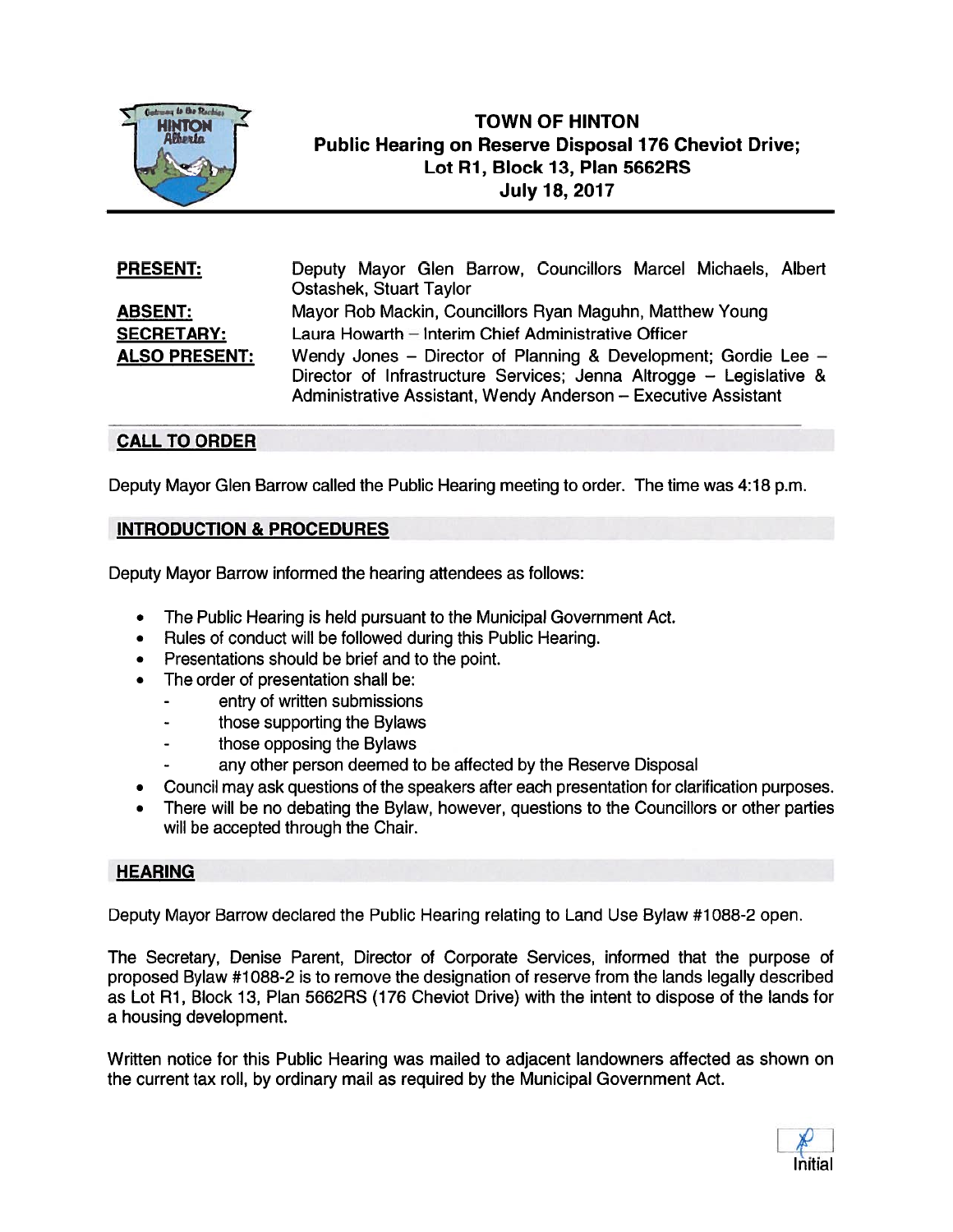Town of Hinton Public Hearing on Reserve Disposal, 176 Cheviot Drive Page 12

Notice of the Public Hearing was posted on the subject lands.

The following written comments have been received to date:

- a) Report from the Planner
- b) Email from Lyle Schooley owner 145 Cheviot Drive
- c) Letter from Wayne & Lorey Ingram owner 170 Cheviot Drive
- d) Letter from Kurt & Cyndy Mark owner 146 Sherwood Drive
- e) Email from Ewa Arsenault

Deputy Mayor Barrow requested:

a) Are there any late written submissions relating to the Bylaws?

Yes — two opposing the change to the bylaw were received as follows:

- 1) Email from Carol Thomasson dated July 16, 2017
- 2) Letter from Ulrich & Irene KIut and Tammy & Brent Cedarstrand dated July 18, 2017
- b) Is there anyone who supports the Reserve disposal and wishes to speak?

Lou Franche, owner of 152 Sherwood Drive, indicated he has no problem with the proposal but does acknowledge that traffic will increase. He suggested that the existing driveway from Meadow Drive be considered for the project.

c) Is there anyone who opposes the Reserve disposal and wishes to speak?

Karyn KIut, former resident of Cheviot Drive, feels the additional traffic flow will be an issue. She indicated that children living both in the Mountain Street and Meadow Drive areas use the walkways to attend Ecole Mountain View School and feels this may be <sup>a</sup> concern.

Wayne Ingram, owner of 170 Cheviot Drive spoke to Council and is not opposed to Habitat for Humanity but to the location. He wants the green spaces to remain and not be used for multi-family dwellings.

d) Is there anyone deemed to be affected by the Reserve Disposal and wishes to speak?

None.

f) Are there any comments from Council's Planning Advisors?

The Town of Hinton has been working with Habitat for Humanity in suppor<sup>t</sup> of <sup>a</sup> proposed affordable housing development on 180 and 176 Cheviot Drive. The housing project would require <sup>a</sup> portion of 176 Cheviot Drive to accommodate driveway access to 180 Cheviot Drive for the housing development, therefore <sup>a</sup> reserve disposal is required.

The reserve designation as Lot Al for 176 Cheviot Drive is held by Land Titles and the zoning (currently A-Mi Low Density Multiple Dwelling Residential) is held by the

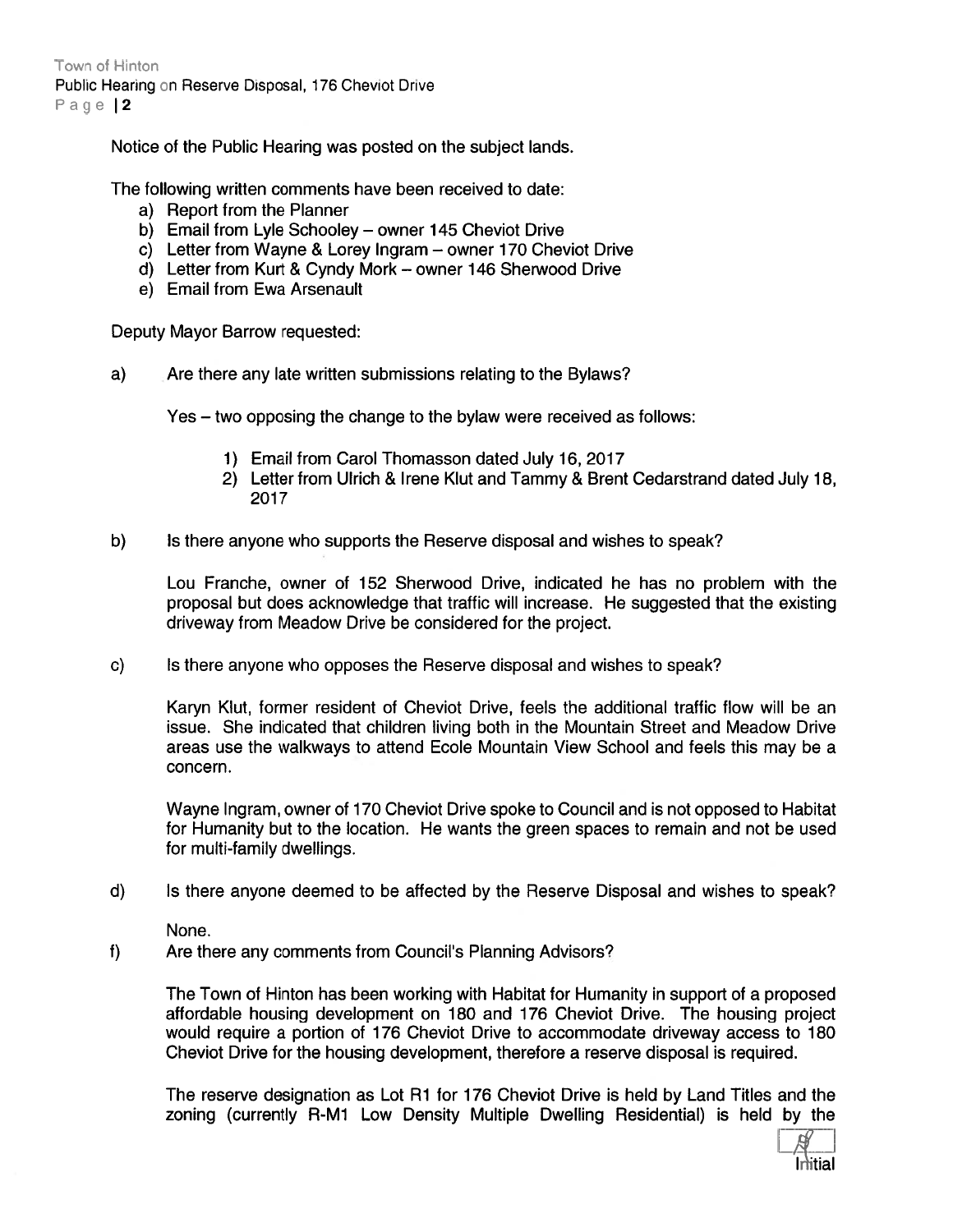municipality under the Land Use Bylaw which is <sup>a</sup> document that regulates land use and development within the Town of Hinton. Before the land can be used for the proposed housing project, the reserve designation must be removed at Land Titles Office through <sup>a</sup> public hearing process as per the MGA.

Administration supports moving forward with the reserve disposal to secure the site and continue moving forward to facilitate with site development plans and <sup>a</sup> budget for the project. The project budget will determine how many doors can be developed on site before end of year 2018. At this preliminary stage, 8 semi-detached dwelling units are proposed. Each dwelling unit must provide two on-site parking stalls as per the Land Use Bylaw. On-street parking for visitors would be on the cul-de-sac should it be needed, not on Cheviot Drive.

t) Do the Councillors have any further questions?

Councillor Barrow requested confirmation that the hearing is to remove the designation for the entire 176 Cheviot Drive for the purpose of Habitat for Humanity. Administration reiterated that the proposal is for Habitat based on previous discussions with Council in securing them <sup>a</sup> site. Administration advised that the lands at 176 Cheviot are zoned as AM-i, as in this instance, are listed under the Land Use Bylaw as residential development. The issue is that it is still registered with Land Titles as Reserve. This isn't changed until <sup>a</sup> development is required which requires <sup>a</sup> motion of Council.

Councjllor Ostashek asked if access from Meadow Drive instead of Cheviot Drive was considered? Administration advised that the Meadow Drive access was the first evaluation; the challenge is it creates significant dollar increases. The grades on the land are significant therefore water and sewer from Meadow Drive can't be achieved. Other options were considered; this design was less impactive to walkways and trails.

Councillor Ostashek asked it there had been any traffic exper<sup>t</sup> assessments? Administration advised that during the investigative evaluation, it was identified that <sup>a</sup> large crosswalk would be required.

Councillor Taylor asked if an alternative site for Habitat for Humanity was considered. Administration advised that <sup>a</sup> site that allowed full 8 doors or <sup>a</sup> progressive 8 doors was the goal. No other infill sites were investigated. Any other infill sites would have impacts to the neighbourhood. This site was more viable and dedicates <sup>a</sup> site where no other land would be required. Habitat for Humanity would have the option of adding doors when funding available should they not be able to complete all 8 doors in this build.

Councillor Taylor asked Mr. Ingram it there would be an impact on his property value and he responded that with the trees removed, he felt it would affect the property value. Councillor Taylor questioned whether Mr. Ingram had spoken to an appraiser or <sup>a</sup> Realtor and Mr. Ingram responded no he had not. Councillor Taylor asked Mr. Ingram how he saw <sup>a</sup> drop in his property should this development move forward. Mr. Ingram indicated that with the trees gone, it has to affect the value with the green space removed. Councillor Taylor asked Mr. Ingram how the current plan will affect his view and the response was that the trees would be partially removed. Councillor Taylor confirmed that his answer was partial. Mrs. Ingram questioned why <sup>a</sup> partial removal for 176 Cheviot

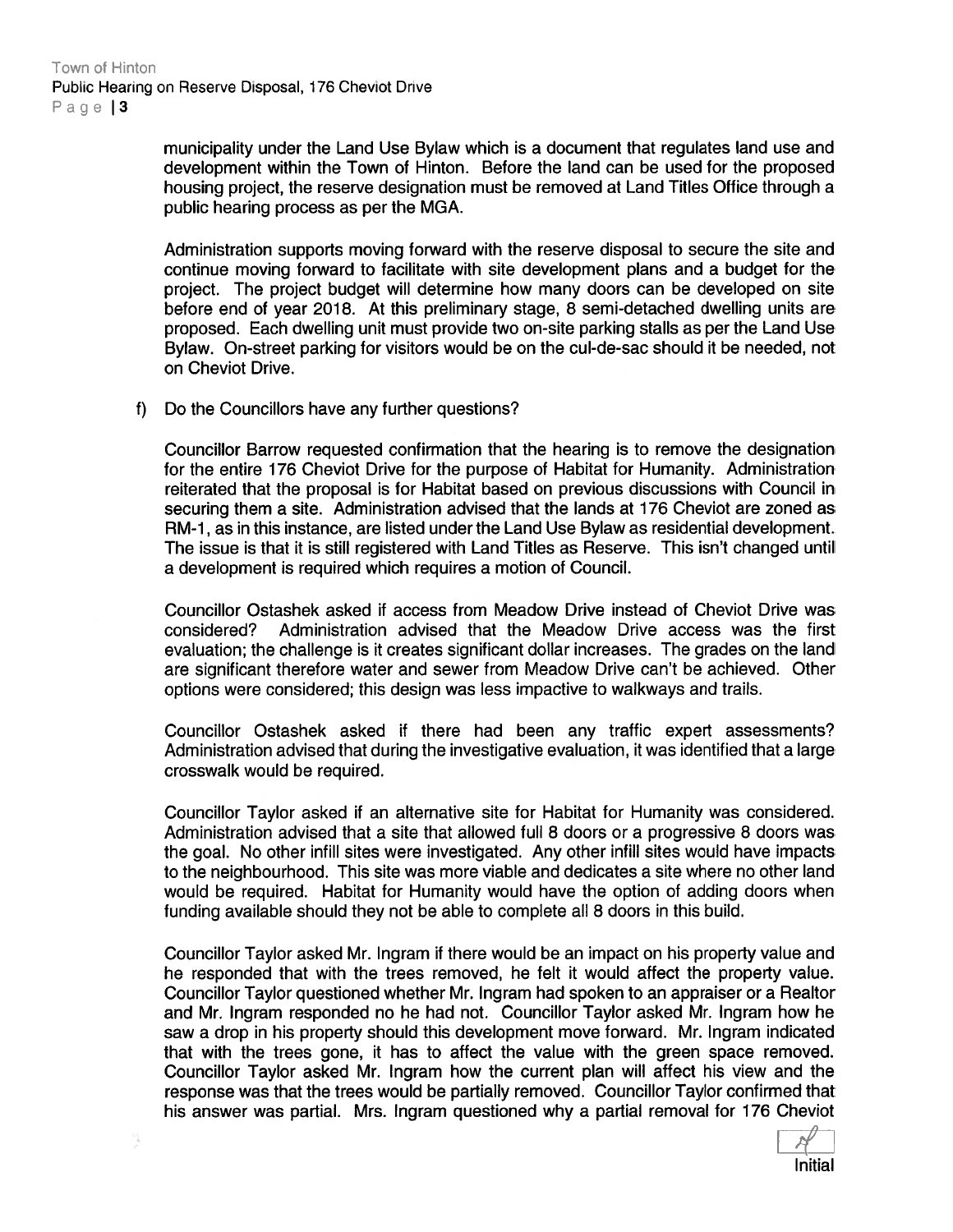Drive be considered if we truly want to move ahead. Councillor Taylor pointed out the portion that is not required and questioned whether it could be left as is.

Councillor Barrow questioned if it could be partial. Administration responded that <sup>a</sup> partial disposal can be achieved.

Councillor Taylor asked if any statistics for accidents have been gathered. Administration had consulted with Bylaw Services for statistics on accidents, infractions, parking etc. and was told it was no different than any other areas in town. There is no parking on one side whereas other streets having parking on both sides

Councillor Taylor asked Administration if there is anything that can be done to mitigate the speed and icy conditions. Administration spoke with Infrastructure Services regarding Cheviot Drive and asked if any additional sanding has been required. Infrastructure Services treats Cheviot Drive like any other residential street with <sup>a</sup> hill

Councillor Ostashek asked Administration if curbside parking is the full length of Cheviot Drive, including the hill, is it allowed. Administration responded that parking has not been observed next to the area of the development not at this time and would have to consult with Bylaw Services regarding parking in this area. All of these concerns would be looked at in the site planning and development agreement.

Councillor Michaels asked, during planning and bringing forward to Council, was there other options in the sense of scoping it down to 3 or 4 units by adding lots to the street rather than <sup>a</sup> cul-de-sac. Administration advised that this is not achievable due to the grade of the land. The green area in the proposed cul-de-sac would not be used for housing but would only provide possible parking.

g) Do the Councillors require further information?

Councillor Taylor requested information from <sup>a</sup> realtor and assessor on how property values will be affected by the development. Administration's understanding is from <sup>a</sup> land assessment perspective, the development will have no affect. From the realtor aspect, property owners can reques<sup>t</sup> this information from <sup>a</sup> realtor but it not appropriate for the Town to request. Zoning of R-M1 and R-S2 are very similar with the size of lot being basically the only difference.

Mr. Ingram stated that he would volunteer to contact <sup>a</sup> realtor and provide the results to Administration.

Councillor Taylor indicated he would like an assessment on <sup>a</sup> different <sup>p</sup>iece of property in town with Habitat for Humanity homes adjacent.

Administration recommended that from <sup>a</sup> process perspective as well as disclosure to Council in June, both In Camera and in Standing Committee, it is <sup>a</sup> challenge to spend more money looking at other options. It was recommended that this item be moved to <sup>a</sup> Standing Committee to discuss how money is to be spent.

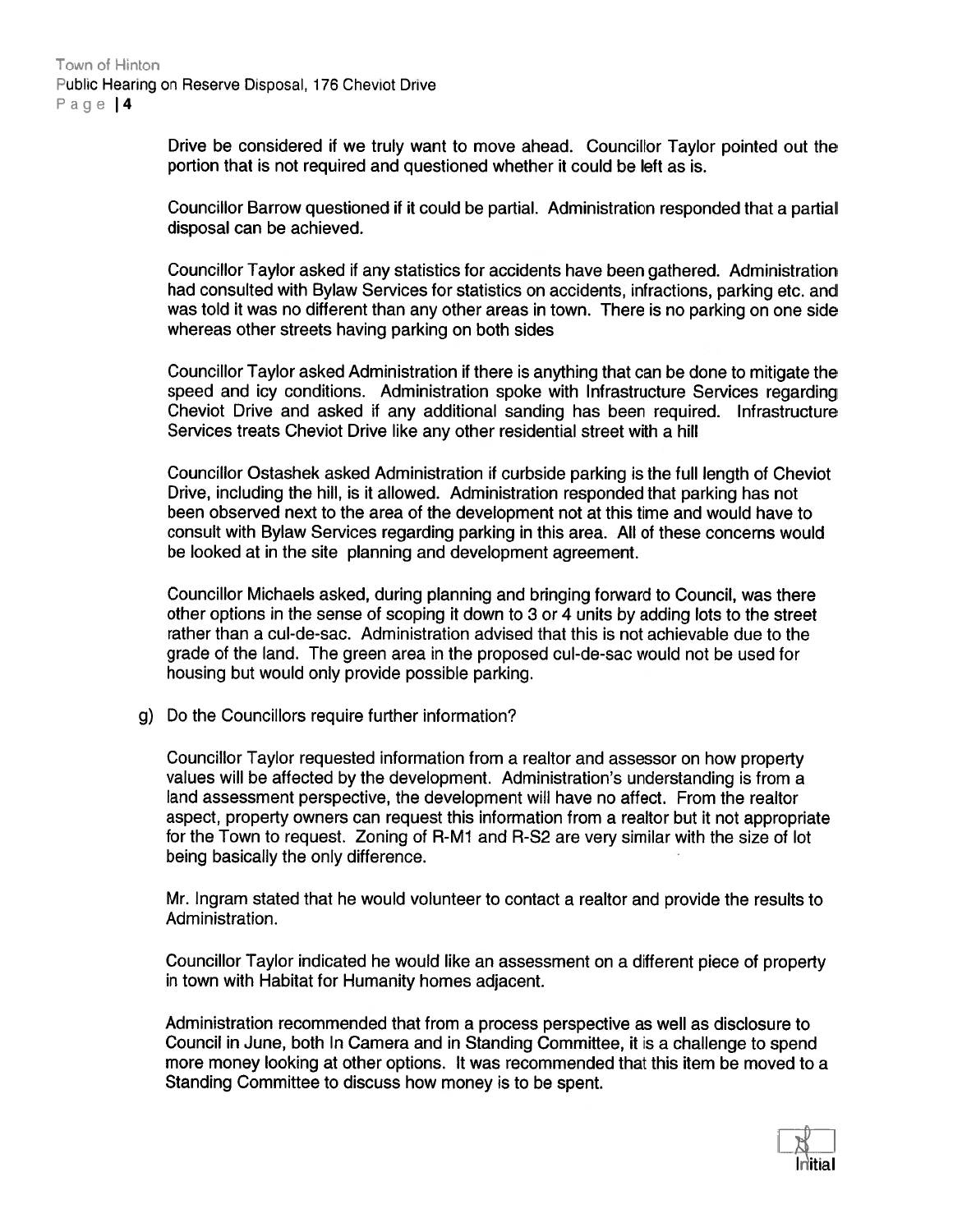Town of Hinton Public Hearing on Reserve Disposal, 176 Cheviot Drive Page | 5

> Councillor Michaels suggested he is interested in <sup>a</sup> change in scope, perhaps 8 units is too big?

D. Parent made <sup>a</sup> point of clarification that the Province of Alberta has agreed to transfer \$950,000 with the condition of 8 units being built.

#### ADJOURNMENT

OSTASHEK - That the Public Hearing adjourn to continue the Public Hearing on August 15, 2017 at 4:00 pm:

The time was 5:04 pm.

CARRIED

DEPUTY MAYOR

DIRECTOR OF CORPORATE SERVICES

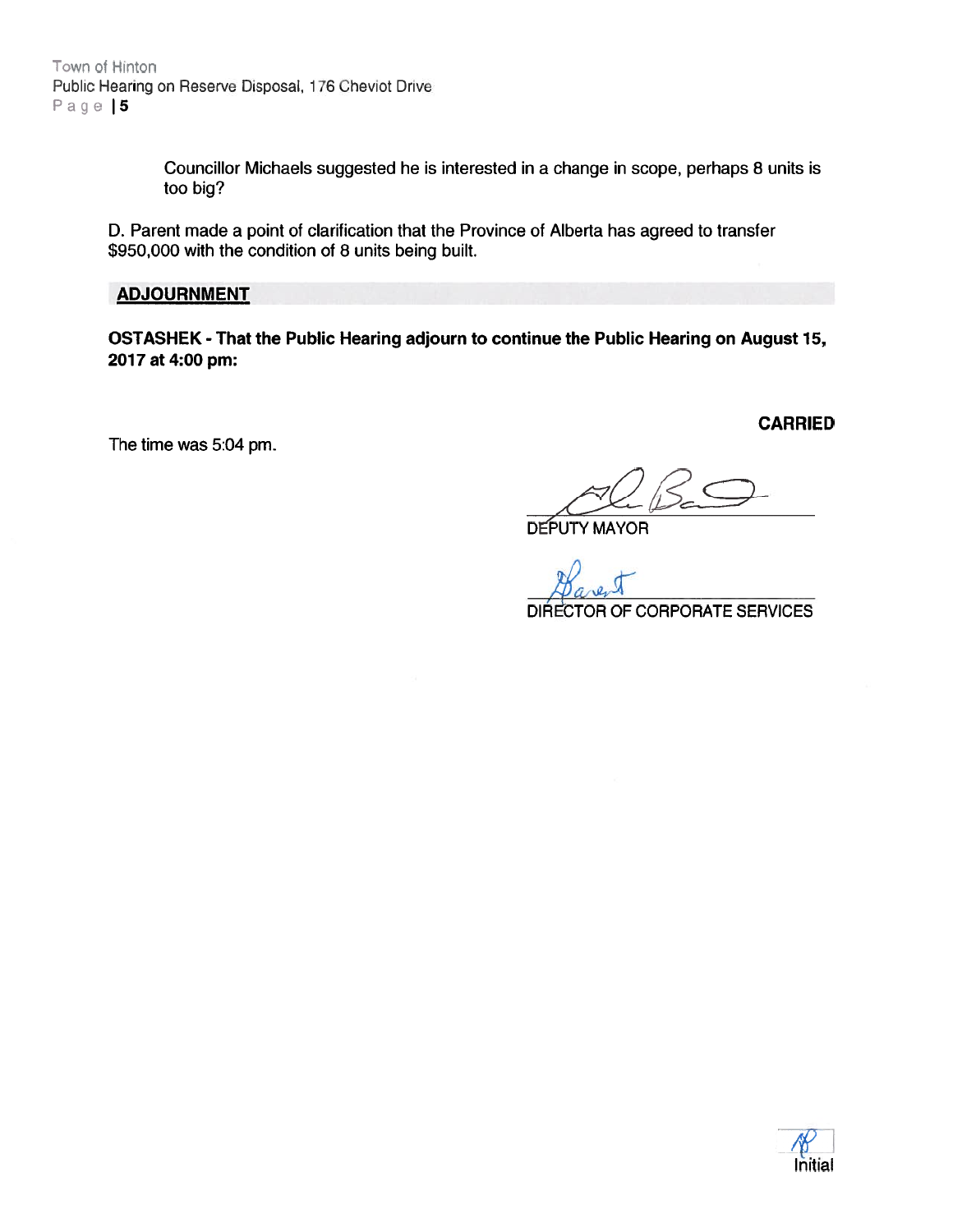Attachment #1

### Wendy Anderson

From: Lorraine Walker Sent: **July-17-17 9:09 AM** To: Wendy Anderson Subject: EW: Proposed amendment to the Land Use Bylaw - No. 1088-2

Here is <sup>a</sup> late submission.

Lorraine

-----Original Message-----From Sent: July-16-17 2:06 HM To: Lorraine Walker <LWalker@ Hinton.ca> Subject: Re: Proposed amendment to the Land Use Bylaw - No. 1088-2

I am strongly OPPOSED to the Proposed amendment to the Land Use Bylaw - No. 1088-2

### KEEP OUR PARKS AND RECREATION areas!!!!

This has to do with keeping our park areas and our GREEN SPACES.

Carol Thomasson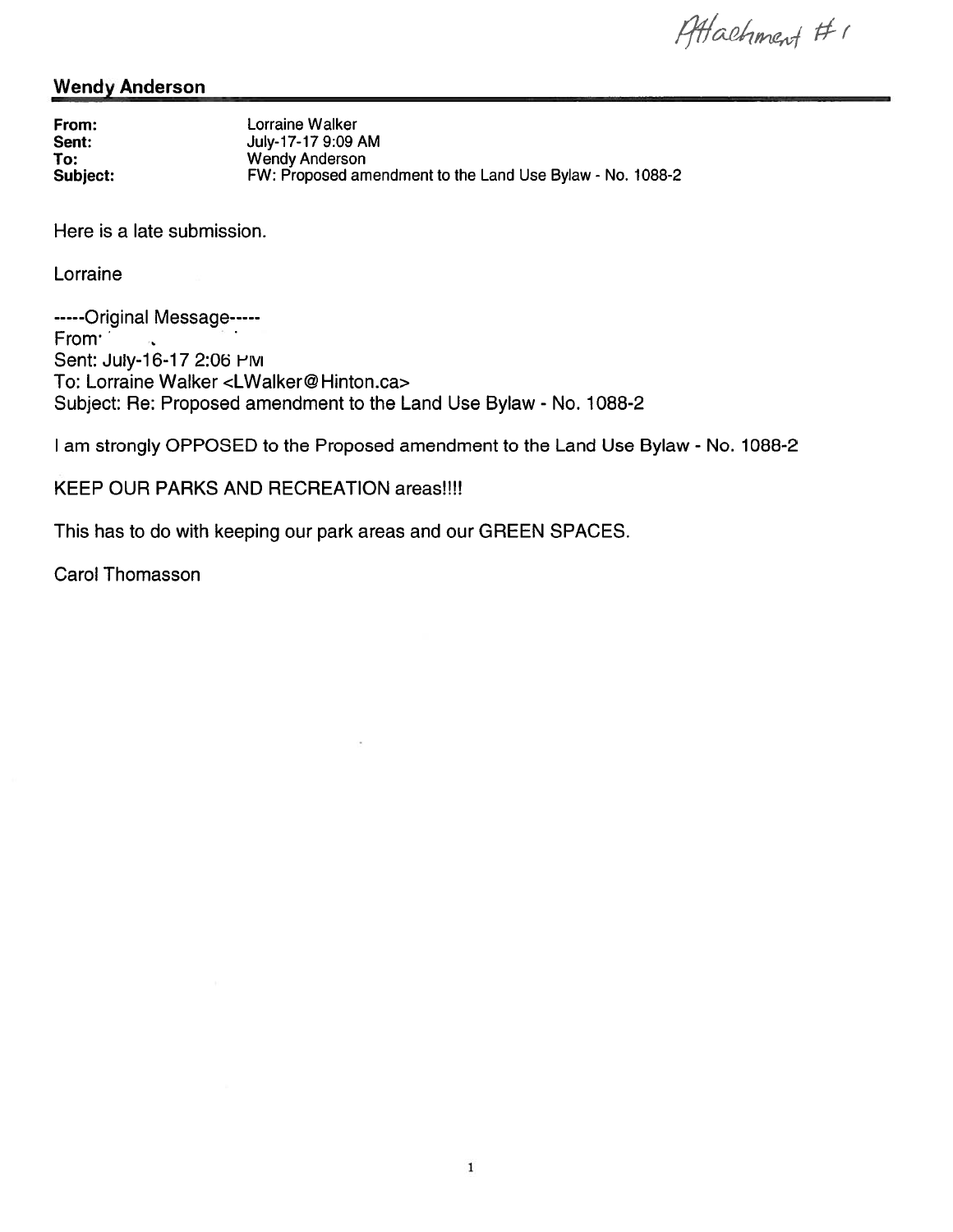July 18, 2017 To: Mayor Rob Machin and Elected Jawn Council Re: Preposed consumption the Land Use Bydaw -<br>No. 1088-2; L80 Sheviot Drive Munipal Reserve Disposal; 176 Chevich Ar. We were always in belief that the area of The Scout Hall was going to be untouched but used as a walk adread area and at times used by families during all seasons. Everything surms to be happening too quickly at such short notice with impact changes. Our heart felt feelings go out to families who are in acceptued of the area that their property vilues may be affected. Our other issues are; 1) The cul-a-pac drive coming into Sherror Druge is in the middle of the hill. It can be sey in The wenter. Our hack alley does get panded only on garboge pick-up days but the 2) Where will visitars be parking?<br>Parking on Sheviol Where is saly on the morthside cause ShirioBis too noirow for hoth side parking MERWIN